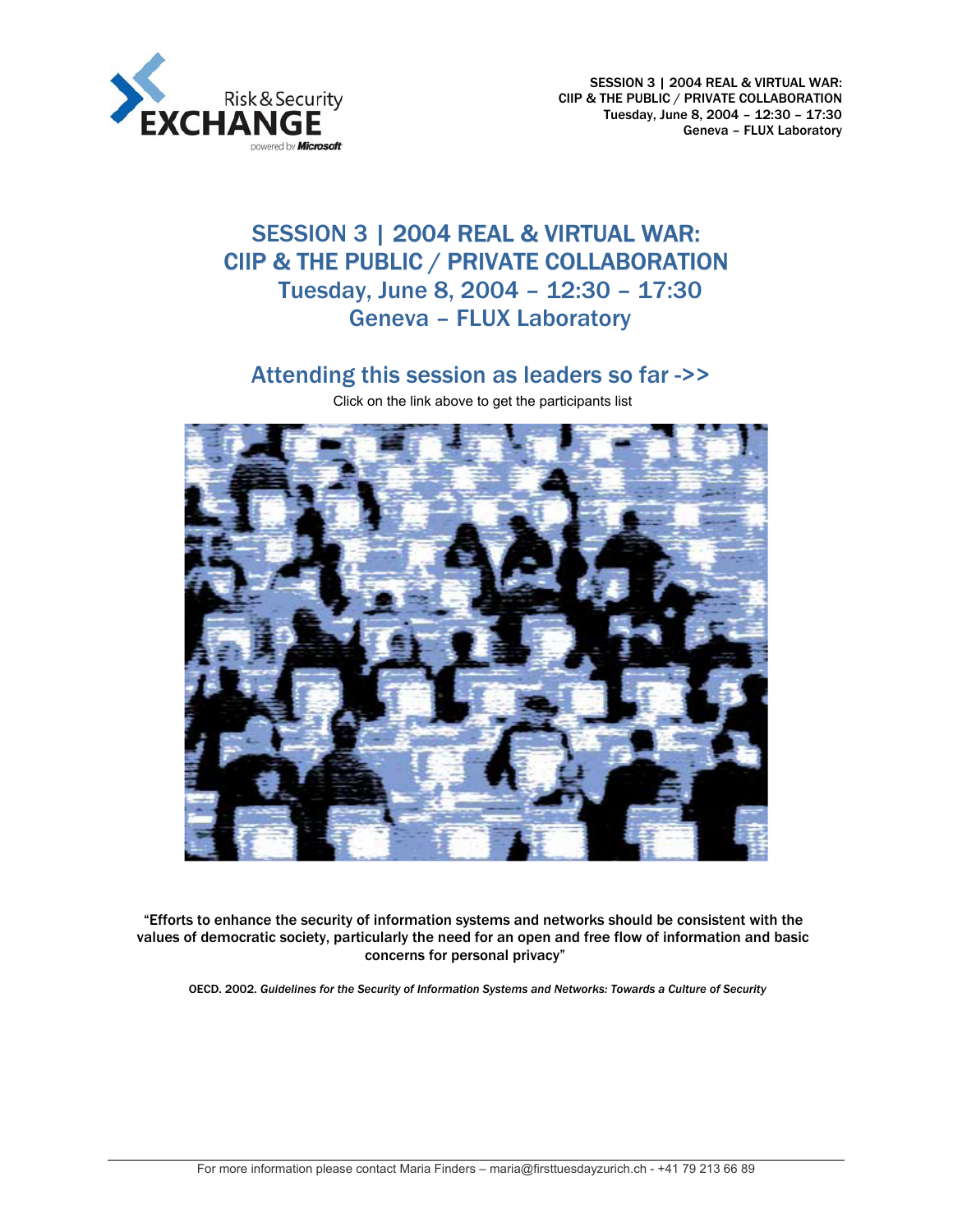

Protecting the global information infrastructure ("critical information infrastructure protection" or "CIIP") is essential to the national security of every country, and of the business security of every company.

All critical infrastructures (transportation, finance, electric power, water, etc.) are increasingly dependent on the evolving information infrastructure—the public telephone network, the Internet, and terrestrial and satellite wireless networks—for a variety of information management, communications, and control functions. September 11 and more recent terrorist activities significantly increased awareness of the interdependencies of critical infrastructures, and it heightened governments' sense of urgency regarding the need for increased private sector and public sector information sharing with respect to cyber and physical threats. While threats to public infrastructure have always been realities of organized society (protecting water reserves or crops), the convergence of real and virtual war on a planetary level has given new meaning to the word "protection". It is not surprising that security experts all over the world, from every field of business, are using a vocabulary closer to that of warriors than civilians.

According to InfoSurance Foundations, which sits at the center of the CIIP discussion in Switzerland, a clear systematic definition of the responsibilities is still missing, as well as a co-ordination between the different sectors, which actually deal with partial aspects of this problem. Up to now, only the starting phase of coordinated actions concerning possible defense strategies (prevention, early recognition of risks, crisis management, resolution, judicial prosecution, etc.) has taken place. The unco-ordinated development of separate work teams in various industrial countries (i.e. USA, Germany) is a sign of the difficulties with which the classic crisis prevention systems are confronted as they work to find solutions to these new perils.

# Questions that will be discussed:

- The Internet as Critical Infrastructure
- Protecting Information Infrastructure, Protecting Personal Information and Expression
- Criminal Law and Critical Information Infrastructure Protection
- Public-Private Partnership: Keys to Success
- Regulating Government Intervention in the Information Age
- Building the Case for Economically Sound Investments in Security
- Cyber Insurance: Improving Security Through Risk Management
- Protection Efforts and Business Pressures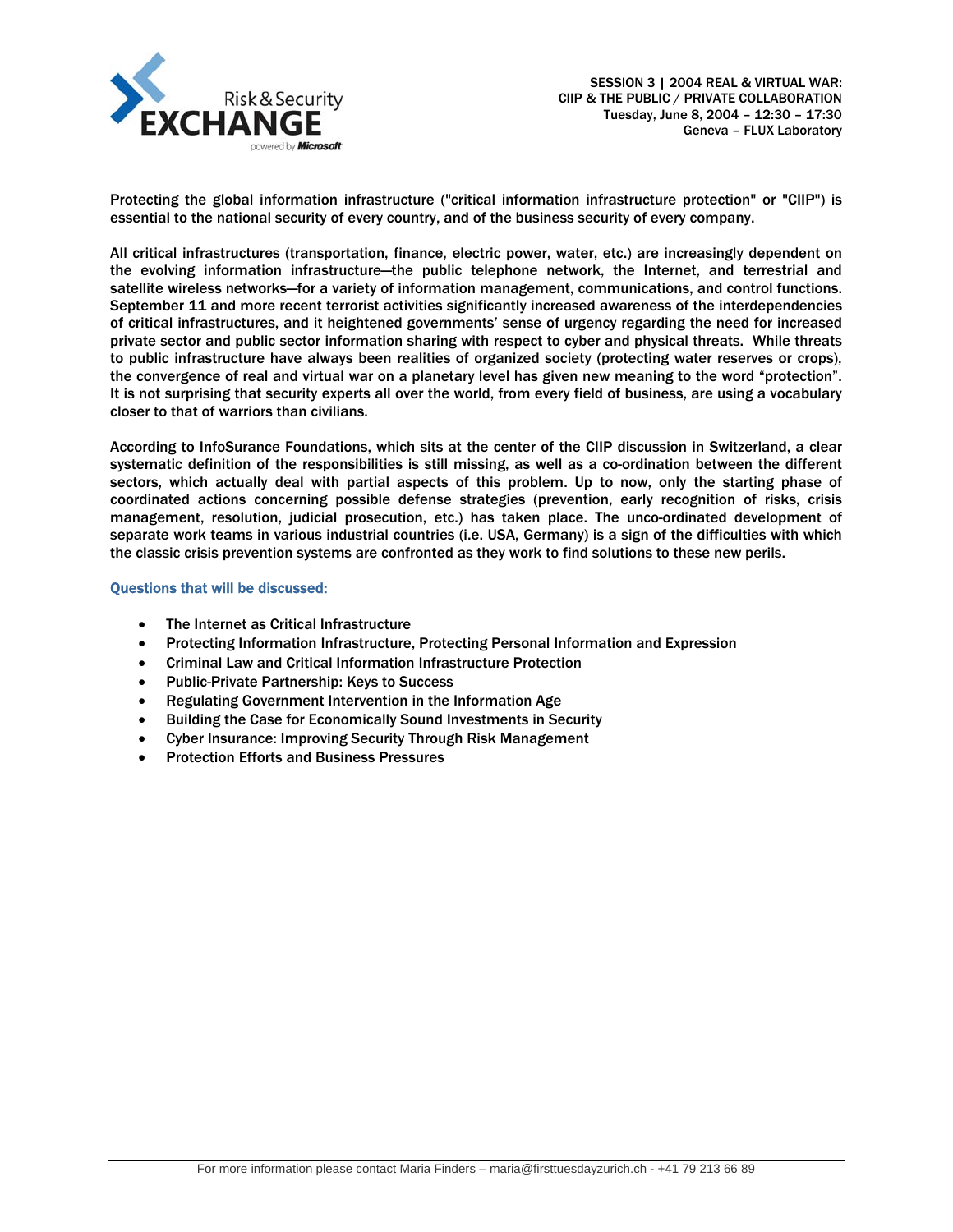

# **Definitions**

# Critical Infrastructure Protection (CIP)

Protecting critical infrastructures (CI), such as communications, transportation, and energy, against disruption of any kind is increasingly crucial in maintaining both domestic stability and national security. The Critical Infrastructure Protection (CIP) approach is broader that the information security approach. CIP includes both, cyber and physical, measures to secure systems and assets whose incapacities or destruction would have a debilitating impact on the national security and the economic and social well being of a national (and its neighbors in physical and cyber space).

# CIP and CIIP

Critical Information Infrastructure Protection (CIIP) is a subset of CIP. CIIP focuses on the protection of information technology systems and assets including components such as telecommunications, computer/software, Internet, satellites, etc.. and on interconnected computers and networks, and the services they provide (from CIIP Handbook 2002). CIP is a challenge within each nation's responsibility that can be supported by bilateral and transnational activities.

*Source: Prof. Dr. B. M. Hämmerli presentation – R&D Challenges for Resilience in Ambient Intelligence (RAmI) – March 19, 2004* 

# Key Points

# Creating an environment of trust to encourage the flow of information

- Information Sharing Framework creating the channels to share
	- Real and perceived barriers to Information Sharing
		- o Freedom of Information Act (US)
		- o Antitrust laws and "culture"
		- o No incentives

#### Deterrents for those who have unsecured systems

- Criminal Law
- Domestic and International Jurisdiction
- Civil Liability
- Contract Law
- Standards and Best Practices
- Regulation and Directives

#### Involving the Private Sector through motivation

- Insurance: better premiums for good "secure" behavior
- Financial Institutions: better credit ratings for good behavior
- Tax authorities: tax benefits
- Give private business a leadership role :Privately funded R&D to alter the costs of security
- Rewarding awareness on the board level
- Creating a public / private Trust Network

#### Imperatives

- Delivering secure, trustworthy banking, financial and investment services
- Since Switzerland is not an island … fostering a co-operative, international, inter-governmental approach of setting standards, policies and strategies for protection of global communications and information infrastructure
- Securing the delivery of trusted trade, transport and logistics infrastructure and services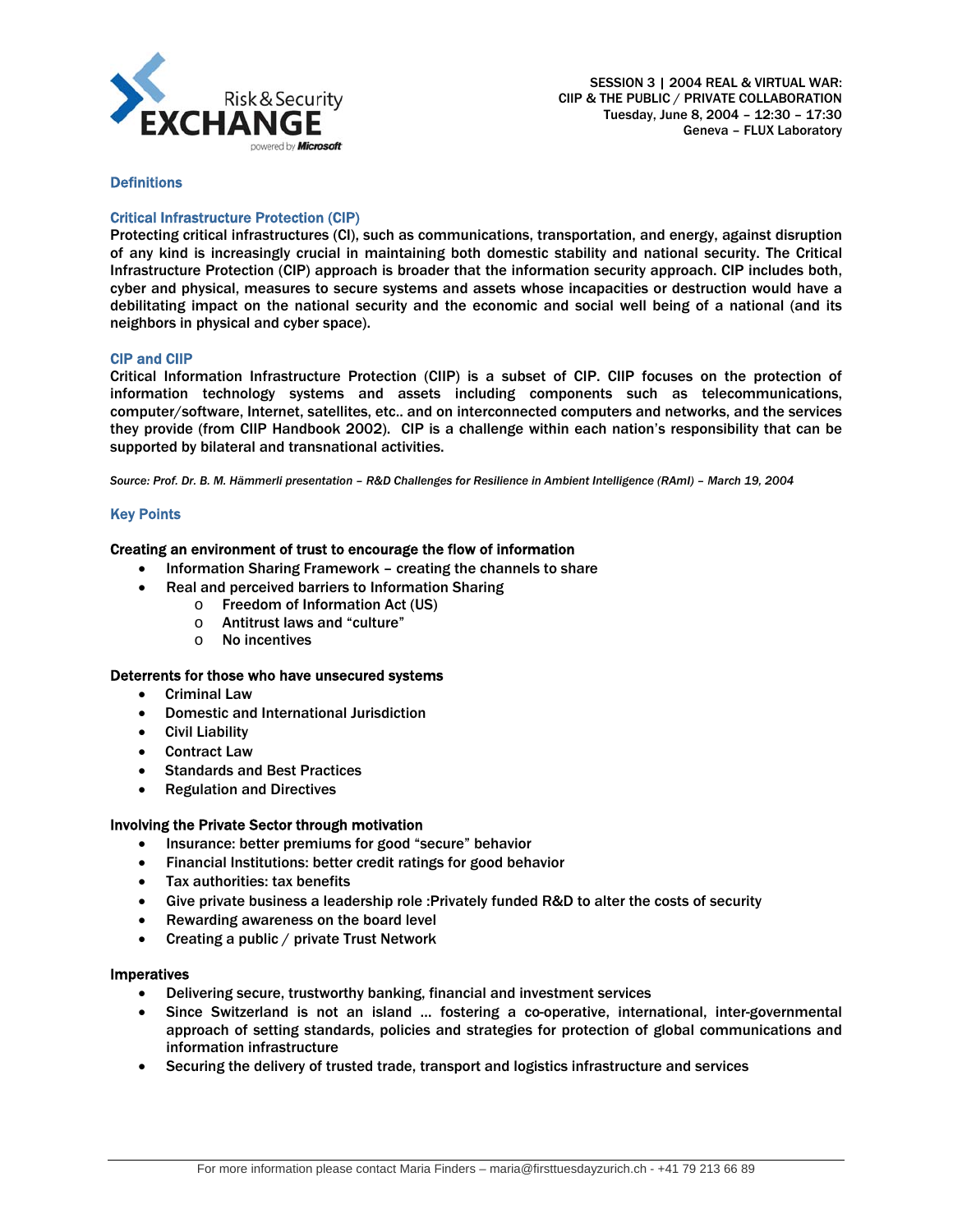

#### **Overview**

The increasing dependence on common technology and interconnected systems, suggests that many of the technical vulnerabilities can be overcome only through collective, concerted action.

Prior to September 11, the security of information systems and the protection of personal data and privacy were considered to be mutually reinforcing and compatible goals. Many experts suggest that the crisismanagement mentality in the aftermath of September 11 has pushed aside issues of privacy and civil liberties. Technical mechanisms proposed to aid government efforts in the war on terrorism appear, to some, to sacrifice privacy and civil liberties for only the illusion of an increased ability to protect the nation's infrastructures.

Phil Reitinger, former deputy chief of the Computer Crime and Intellectual Property Section of the U.S. Department of Justice, has made the following recommendations:

- Vendors have to produce more secure products, and systems and customers have to demand and implement better security.
- We need management solutions. Companies must adopt and share best practices.
- We need to to develop public education efforts to help all users better understand computer ethics (just as throwing a stone through a neighbor's window is wrong, so is breaking into someone else's computer system). Reducing nuisance attacks will allow government to focus resources on the greater threat.
- We need knowledge solutions. The private sector and law enforcement must gather and share information about threats, vulnerabilities, and remedies.

*Source: Critical Information Infrastructure Protection and the Law - Stewart D. Personick and Cynthia A. Patterson, Editors Copyright 2003 by the National Academy of Sciences. All rights reserved.* 

#### Some principles that may or may not apply…

- 1. CIIP is best accomplished through private sector solutions that are market driven and industry led. The private sector owns, operates, and has developed the networks and services that constitute the information infrastructure.
- 2. Governments and industry must work cooperatively on a voluntary basis towards achieving CIIP. This should include an institutionalized and thoughtful dialogue between key government officials and industry.
- 3. Government must not mandate the private sector use of particular technologies or processes, dictate standards, or prevent companies from using tools to test products because this would stifle innovation and harm the very infrastructure that needs protection.
- 4. Governments must not violate personal and corporate privacy in the quest for CIIP. The primary threat to the privacy of Americans at home and at work in today's electronic world is unwarranted by the increased government monitoring and surveillance. Such privacy protection is best preserved by careful public scrutiny of new governmental CIIP authorities.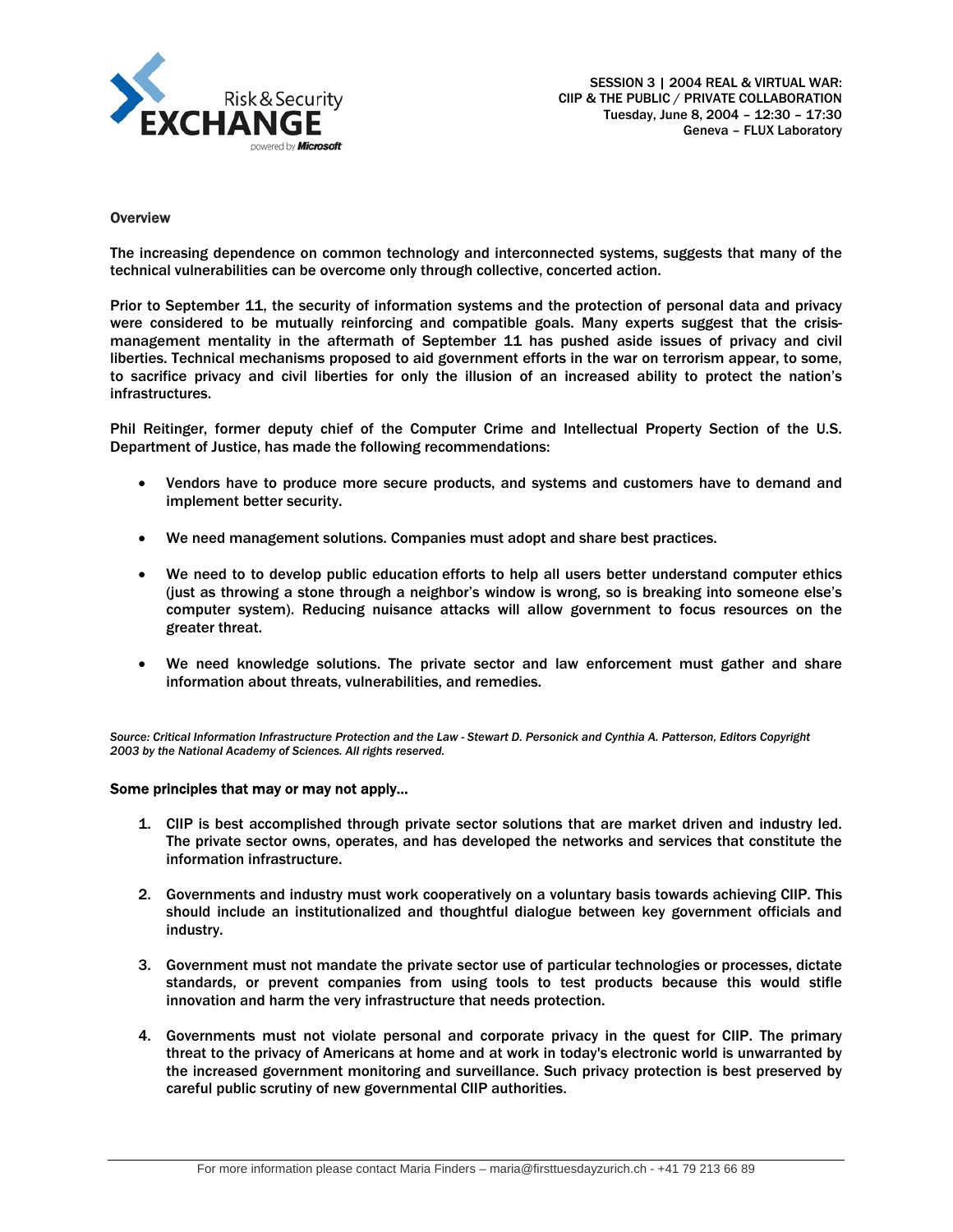

- 5. Government should get its own house in order and improve information security within the government and should strengthen the government's personnel and technological capabilities to address cybercrime.
- 6. Barriers to strong CIIP should be removed, including barriers to the widespread use of strong encryption. Encryption promotes national security, prevents crime, and protects privacy. The U.S. government must fully implement the recent relaxation in U.S. encryption export controls and make additional changes as necessary to ensure the ability of American companies to lead globally. Governments must not impose foreign import barriers or domestic controls. What about Europe? What about Switzerland?

*Source: ACP (Americans for computer privacy) 2001 Statement of Principles* 

#### The Players – Who's in charge?

Because legal liability often depends on which actors are best positioned to prevent the harmful activities (in this case, computer attacks), some experts suggest that the diverse entities in the Internet community should not all be held to the same standard of care with respect to computer network security.

- Given that certain Internet Service Providers (ISPs) may know (or should know) about risks and have the capability to mitigate attacks, many experts suggest that ISPs should face significant liability if their systems are insecure.
- Financial institutions with regard to protecting consumer privacy.
- Insurance can play a role in motivating the private sector by transferring the risk of computer security losses from a company to the insurance carrier.
- The fact that vendors can be held liable for negligence may change the cost-benefit calculation, encouraging the development and delivery of more secure computer products.
- Home users represent an important source of potential security hazards.
- Other important players include International Organizations, Federal Authorities of the Swiss Confederation, Parties, Pressure groups and NGOs, Universities / Institutes and the media.

#### Security vs. Privacy?

#### The OECD's Guidelines for Security of Information Systems states:

*[]"Security of information systems may assist in the protection of personal data and privacy. . . . Similarly, protection of personal data and privacy . . . may serve to enhance the security of information systems. The use of information systems to collect, store and cross-reference personal data has increased the need to protect such systems from unauthorized access and use. . . . It is possible that certain measures adopted for the security of information systems might be misused so as to violate the privacy of individuals. For example, an individual using the system might be monitored for a non-security-related purpose or information about the user made available through the user verification process might permit computerised linking of the user's financial, employment, medical and other personal data".*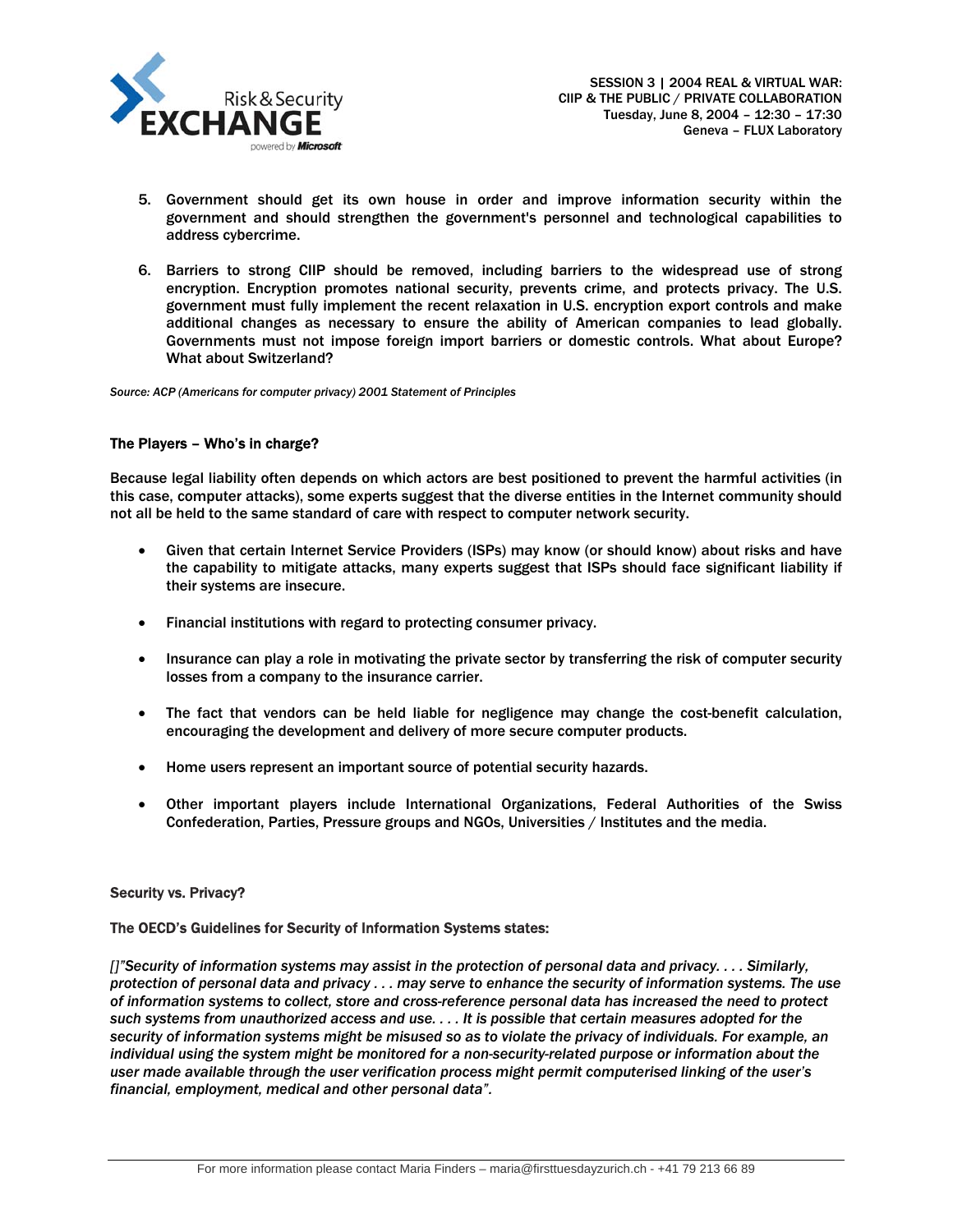

# Private and public trust

Why have past efforts failed to build trust between partners? One argument is that the government's message to the private sector has varied, ranging from national security to the economic delivery of vital services to mixed messages in between. The transition from a focus on CIP to the larger concept of homeland security compounds the challenge of communicating what is wanted and why. Although CIP presents a bigger picture, which can be a good thing, it may also make the objective so big and unfocused that it causes confusion.

The second problem is that the government interface with the private sector on CIP issues is quite confusing and not necessarily user friendly. The private sector, for example, often does not know which government entity it should be dealing with on CIP matters, whom it should be sharing information with, or whom it can depend on within the government for up-to-date information.

Antitrust concerns in the private sector further challenge national security efforts.

# Information Sharing

Although the sharing of information has been the centerpiece of both the government's and the private sector's efforts over the past several years to protect critical information systems, most information sharing still occurs through informal channels.

Fundamental questions persist about who should share what information, when, how, why, and with whom. One reason for the lack of progress, according to private industry representatives, has been the lack of clarity regarding the benefits and associated liabilities in sharing information within and between industry sectors and with the government.

For example, information sharing could lead to allegations of price fixing, restraint of trade, or systematic discrimination against certain customers. Further, it could raise privacy concerns, expose proprietary corporate secrets, or reveal weaknesses and vulnerabilities that erode consumer confidence and invite hackers. Overcoming these concerns requires an informed position on the existing legal framework—an imperfect understanding of the law is both excuse and explanation for some observed limits to sharing.

#### Legal perspective

The legal framework for CIIP a moving target. There is a wide range of legal issues associated with information infrastructure protection, particularly those that affect the willingness of private sector companies and organizations to co-operate with the government to prevent, detect, and mitigate cyberattacks.

Information sharing and liability — there must be a recognition of the tension between these often conflicting approaches, and that strategies for critical information infrastructure protection must ultimately resolve these conflicts.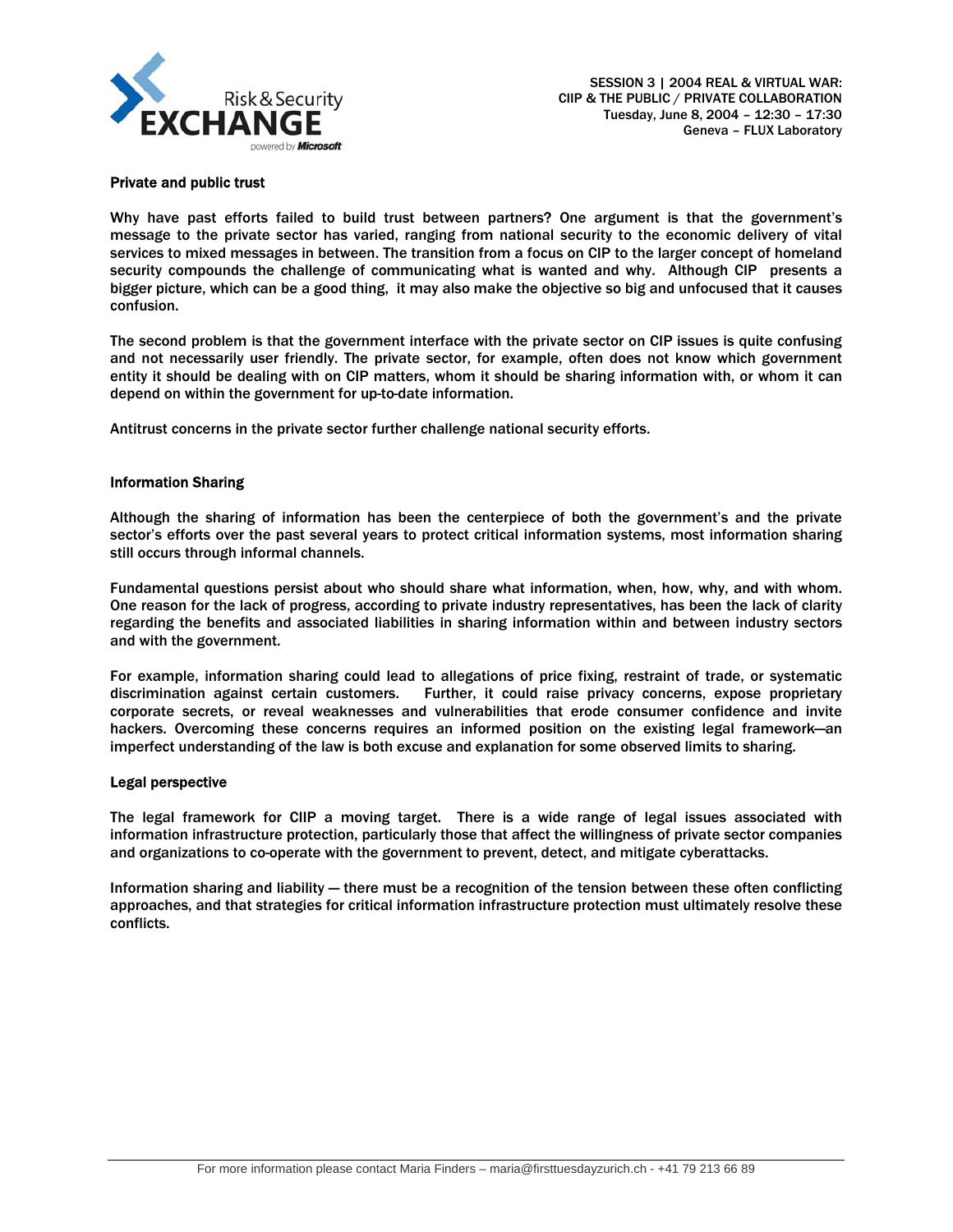

# Laws and Standards

- US Freedom of Information Act
- Global Antitrust Law and private collaboration
- Europe vs. US ?
- What about Asia? Africa?

Liability and litigation – the debate continues in the private sector on whether there is a legal duty on the part of the company to secure its critical information infrastructure. How much liability should be on the part of Government? The patchwork of regulations relevant to CIIP complicates efforts to develop a regulatory framework for critical infrastructure protection.

In the US, the Gramm-Leach-Bliley Act (GLB), resulted in regulations promulgated by several government agencies (including the banking agencies, the Securities and Exchange Commission, and the Federal Trade Commission), which outline the responsibilities of financial institutions with regard to protecting consumer privacy.

# Standards, Best Practices, and Audits

Establishment of operational best practices for network administrators and users, combined with ongoing training and enforcement of the practices through random tests, is one possible way of increasing computer security.

An obvious option is for firms to begin immediately to share best practices, including attack scenarios and practices to protect against these attacks. Best practices should focus on policies that improve computer network security rather than on procedures and rituals, which only create a perception of protection. In addition to playing a role in tort liability determinations, best practices can also serve as a benchmark against which firms can be audited. Routine audits based on well-accepted principles of testing and analysis, principles that need to be developed for computer security, can help firms avoid litigation or reduce liability.

#### Motivating the private sector: What are the real incentives?

Successful corporations focus on activities that contribute to increased profits, increased opportunities for profit, reduced constraints, and/or reduced risk.

Part of the difficulty with cost-benefit analysis applied to these issues, is that the cost of security breaches is not widely available or known—this is part of the data problem noted above. Companies are hesitant to disclose costs because of the effect it might have on shareholder value and/or confidence, and the attendant risks of litigation. A related problem is that the large numbers associated with the cost of publicized national incidents, such as distributed denial-of-service attacks, are considered suspect because they depend on simple assumptions about the behavior of large numbers of parties and on a simple aggregation of resulting cost projections.

A lingering challenge is how to achieve a greater understanding of the problem and possible solutions in smaller companies, particularly those that cannot afford a dedicated information technology support staff. Small businesses often are not aware that they need better computer security than what they have—if they have any at all.

Another proven method of incentives, is driven by the the standards and requirements of the insurance industry. To qualify for certain types of insurance coverage, companies must prove they are an acceptable risk. The three components to managing risk from this view are typically : people, policies, and technology.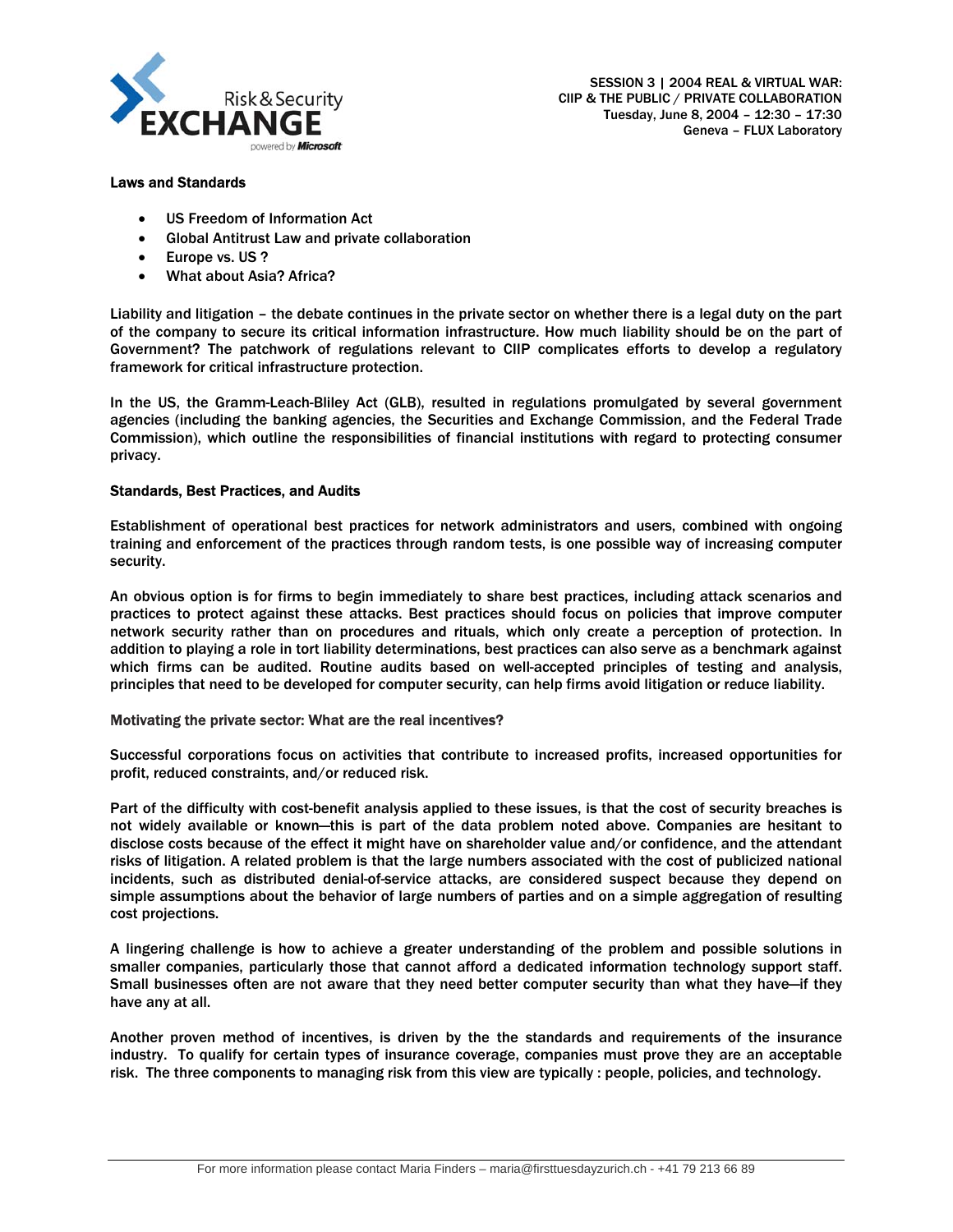

#### Is Government a helping hand?

Is there any real reason for industry to be concerned about all this government activity? The administration has said that it will work cooperatively with the private sector. But where "encouragement" fails to yield desired results, forced compliance may follow. In meetings and at conferences, officials from the NSC, DOD, DOC, and FBI all say that regulation remains an option. The private owners and operators of the information infrastructure could someday be required to meet federal standards, use federal technologies, and follow federal policies and practices. There are several very good reasons why that kind of government intervention would be a bad idea:

- *The government does not have the expertise.* It's the private sector that has the knowledge necessary to protect the information infrastructure. The government has hardly done an exemplary job of protecting even its own systems.
- *Regulation would be counterproductive.*
- *Government standards would raise costs.*
- *Government intervention could violate privacy rights.*
- *Government action could compromise business secrets*

Mandatory compliance in this area would not be unprecedented.

So what would be the best way to protect our critical information infrastructure? Both the private sector and the government have essential roles to play. But a *voluntary* partnership is the only approach that can succeed.

The private sector needs to:

- *Continue improving protection in product lines and networks. Practicing good "security hygiene."*
- *Do a better job of sharing information among industry members and with the government about threats and vulnerabilitie,s as well as best practices.*

At the same time, the government must:

- *Share information with the private sector.*
- *Get its own house in order.*
- *Improve law enforcement's ability to detect and prosecute cybercrime.*

information technology has made many national essential services more robust and reliable. Yet the same interconnectedness that allowed increased efficiency and opens new frontiers of commerce and government, also makes them more vulnerable. Better protection of computer networks is essential to the public and private sectors.

*Source: ACP - At Risk: A Secure Net Federal Oversight of the Internet May Lead to Interference by Bruce J. Heiman*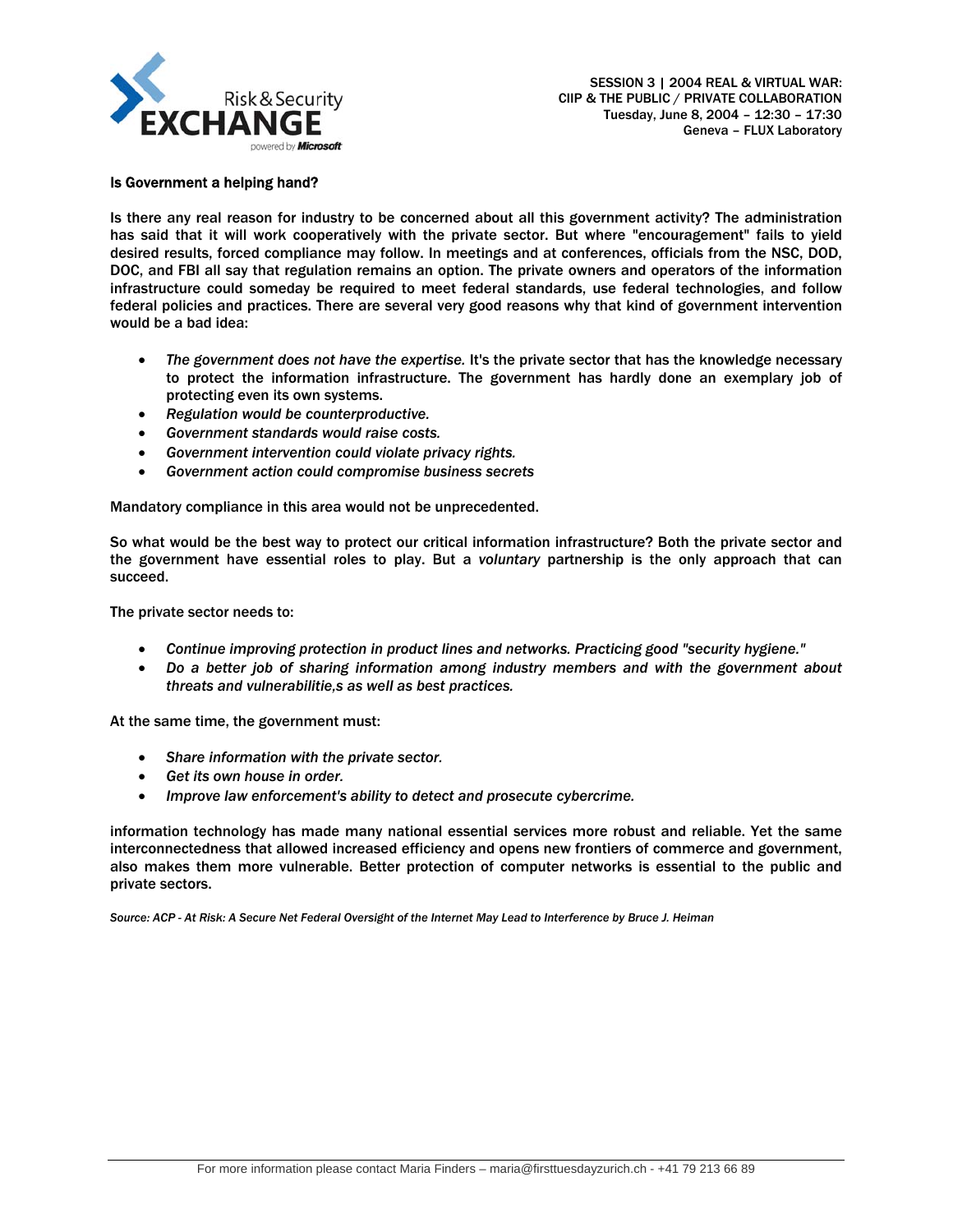

*Appendix* 

Tax incentives key to improving national security 22 April 2002 By: Leif Gamertsfelder

"Tax incentives are one tool that Australia could use to ensure the private sector allocates adequate resources to Critical Information Infrastructure Protection", said Leif Gamertsfelder, head of the e-security group at the law firm, Deacons.

Speaking at the inaugural Critical Information Infrastructure Protection Conference in Sydney (Tuesday 22 April), Mr Gamertsfelder said that there was unanimous consensus that Critical Information Infrastructure Protection (CIIP) was a matter of national security. However, he also noted that CIIP security concerns would persist if corporate goals and national security were not better aligned.

"When the private sector controls 90% of highly internetworked critical infrastructure, including telecommunications, finance, transport and electricity, the big question is how do you incentivise the private sector to invest in matters of national security?

"National security is a social good for which governments are usually responsible for delivering. On the other hand, the primary goal of private sector organisations is to increase benefits and wealth for their shareholders, not national security. This makes it difficult for private sector organisations to include or increase CIIP expenditure in already tight IT budgets, especially where the goal of increasing returns for shareholders does not coincide with CIIP objectives.

"In order to address this problem, Government should consider implementing a tax concession scheme similar to the R&D tax concession scheme. A tax concession scheme that allowed private sector organisations to claim CIIP expenditure at a concessional rate of around 175%, would go a long way to providing a solution to the private sector CIIP issue.

"Under the CIIP tax concession scheme, an agency such as NOIE could perhaps take the lead in determining what was legitimate spending on CIIP for the purposes of the scheme. By introducing this scheme and allowing NOIE to approve applications, the government would provide a light-handed means for increasing CIIP and benchmarking security.

A CIIP geared tax concession regime would generate a win-win outcome. Government would be discharging its national security obligations by indirectly providing funding for CIIP, and private sector organisations would be sufficiently incentivised to increase investment in CIIP.

"Humble tax concessions rather than mandatory legislative impositions may well be the key to securing Australia's CIIP moving forward," said Mr Gamertsfelder.